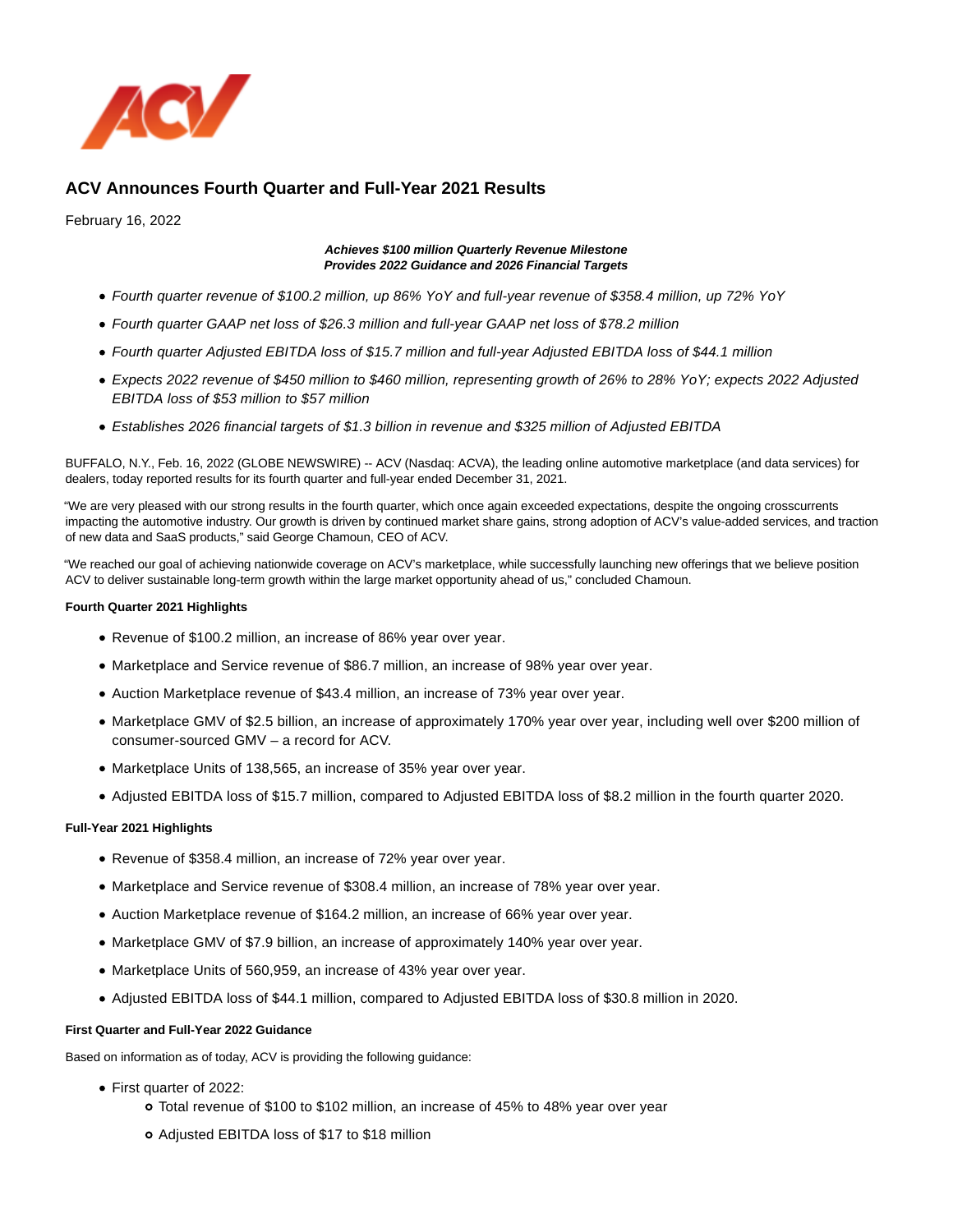- Full-Year 2022:
	- Total revenue of \$450 to \$460 million, an increase of 26% to 28% year over year
	- Adjusted EBITDA loss of \$53 to \$57 million; an approximate 12% loss at the midpoint of revenue guidance

Our financial guidance includes the following assumptions:

- Although the ongoing automotive supply chain issues have made it challenging to predict both used-vehicle values and vehicle trade volumes on our marketplace, we believe we have multiple levers in our business model, and therefore multiple paths to achieve our 2022 revenue guidance.
- Total Non-GAAP operating expenses, excluding cost of revenue, are expected to grow approximately 33% year over year in 2022.

Reconciliation each of Adjusted EBITDA and non-GAAP operating expenses to the most directly comparable GAAP measure is not available without unreasonable efforts on a forward-looking basis due to the high variability, complexity and low visibility with respect to the charges excluded from such non-GAAP measures; in particular, the effects of stock-based compensation expense specific to equity compensation awards that are directly impacted by unpredictable fluctuations in our stock price. We expect the variability of the above charges to have a significant, and potentially unpredictable, impact on our future GAAP financial results.

### **Establishes 2026 Financial Targets**

ACV is targeting approximately \$1.3 billion in revenue and \$325 million in Adjusted EBITDA in 2026, representing an approximate revenue CAGR of 30% from 2022 to 2026, and Adjusted EBITDA margin target of 25%.

Reconciliation of Adjusted EBITDA to the most directly comparable GAAP measure is not available without unreasonable efforts on a forward-looking basis due to the high variability, complexity and low visibility with respect to the charges excluded from this non-GAAP measure; in particular, the effects of stock-based compensation expense specific to equity compensation awards that are directly impacted by unpredictable fluctuations in our stock price. We expect the variability of the above charges to have a significant, and potentially unpredictable, impact on our future GAAP financial results.

### **2022 Analyst Day**

ACV is hosting an analyst meeting on March 1, 2022 at the Nasdaq MarketSite, 4 Times Square in midtown Manhattan. A live webcast of the event will also be accessible on ACV's website at [https://investors.acvauto.com.](https://www.globenewswire.com/Tracker?data=uvtuT-20--9X26jfMOveiCePnz-qlYizUjojPsS1eO_d-5ZOe_qO-AmeYlTlg_ADHpQBuZ91gqlO0_xEgXKKoBXkrAwqdrMYDUe9yjbJ6jOicEwbfy5kUkyFp0NEZdjv) The program will begin at 1:00 p.m. and conclude at 4:00 p.m. followed by a reception with ACV's management team. To register for the event please send an email to ACVAuctionsIR@icrinc.com.

### **ACV's Fourth Quarter and Full-Year 2021 Results Conference Call**

ACV will host a conference call and live webcast today, February 16, 2022, at 5:00 p.m. ET to discuss financial results. To participate in the live call, analysts and investors should dial (833) 607-1658 or (914) 987-7871, and use conference ID 8591484. The live webcast of the conference call along with supplemental financial information will also be accessible on ACV's website at [https://investors.acvauto.com.](https://www.globenewswire.com/Tracker?data=uvtuT-20--9X26jfMOveiCePnz-qlYizUjojPsS1eO-VSKdc3JGqJnBqIy8SzV7Y0oGJqwUoGZZ8U_HSr9V_GNEgpDnlU4MIgvbj7hx3n8v_L29uS9O2B-KYuqoY3M96) Following the webcast, an archived version will also be available on the investor relations page of ACV's website. A telephonic replay of the conference call will be available until Wednesday, February 23, 2022, by dialing (855) 859-2056 or (404) 537-3406 and entering passcode 8591484.

### **About ACV Auctions**

ACV provides a vibrant digital marketplace for wholesale vehicle transactions and data services that offers transparent and accurate vehicle information to customers. On a mission to build and enable the most trusted and efficient digital marketplaces for buying and selling used vehicles, ACV's platform leverages data insights and technology to power its digital marketplace and data services, enabling dealers and commercial partners to buy, sell and value vehicles with confidence and efficiency. ACV's network of brands includes ACV Auctions, ACV Transportation and ACV Capital within its Marketplace Products, as well as True360, ACV Data Services and MAX Digital.

### **Information About Non-GAAP Financial Measure and Key Operating and Financial Metrics**

We supplement our financial results with a non-GAAP financial measure, Adjusted EBITDA, and key operating and financial metrics, Marketplace Units and Marketplace GMV.

### **Non-GAAP Financial Measure**

Adjusted EBITDA is a financial measure that is not presented in accordance with GAAP. We believe that Adjusted EBITDA, when taken together with our financial results presented in accordance with GAAP, provides meaningful supplemental information regarding our operating performance and facilitates internal comparisons of our historical operating performance on a more consistent basis by excluding certain items that may not be indicative of our business, results of operations or outlook. In particular, we believe that the use of Adjusted EBITDA is helpful to our investors as it is a measure used by management in assessing the health of our business, determining incentive compensation and evaluating our operating performance, as well as for internal planning and forecasting purposes.

We calculate Adjusted EBITDA as net loss, adjusted to exclude: (1) depreciation and amortization; (2) stock-based compensation expense; (3) interest (income) expense; (4) provision for income taxes; and (5) other (income) expense, net.

Adjusted EBITDA is presented for supplemental informational purposes only, has limitations as an analytical tool and should not be considered in isolation or as a substitute for financial information presented in accordance with GAAP. Some of the limitations of Adjusted EBITDA include that (1) it does not properly reflect capital commitments to be paid in the future, (2) although depreciation and amortization are non-cash charges, the underlying assets may need to be replaced and Adjusted EBITDA does not reflect these capital expenditures, (3) it does not consider the impact of stock-based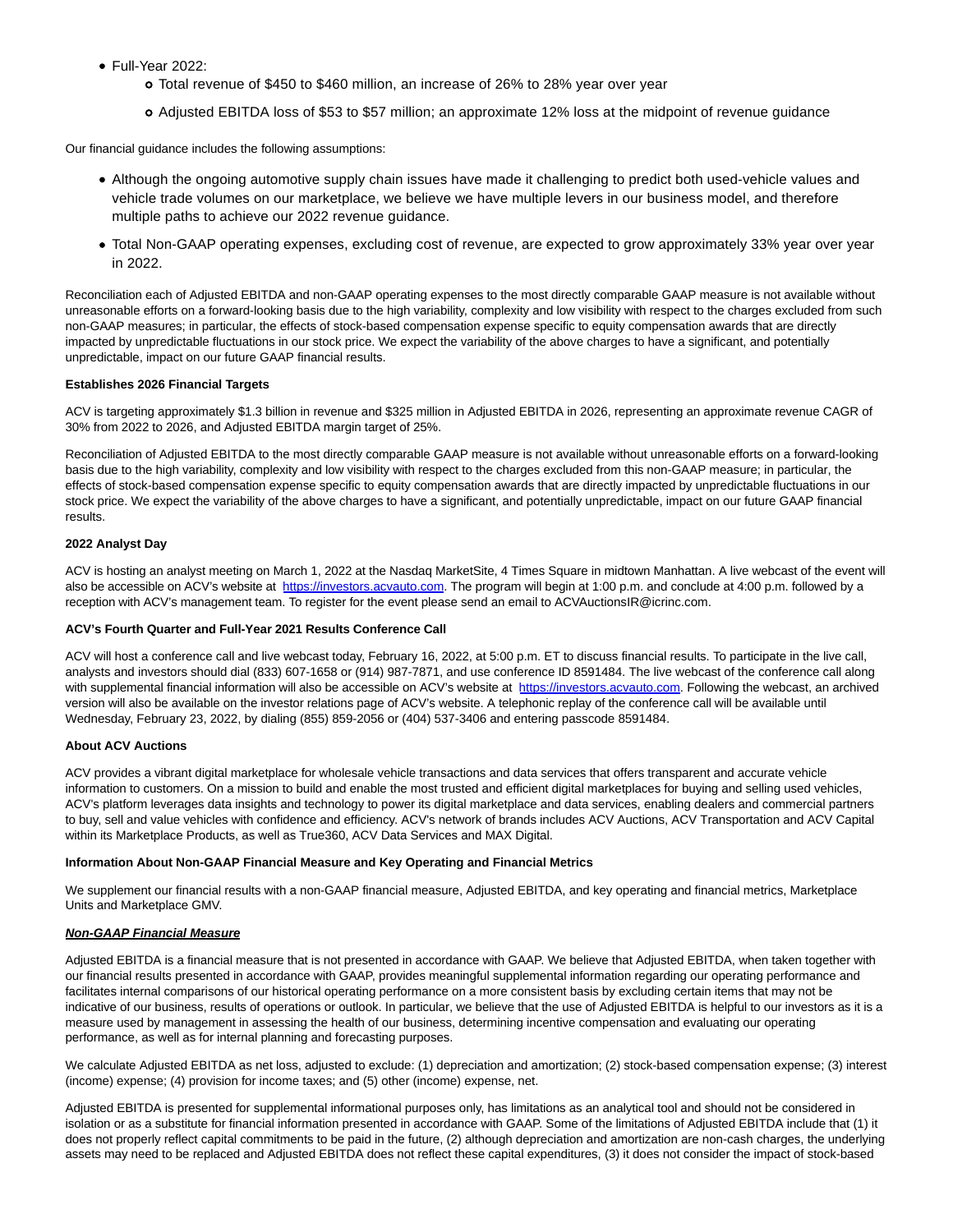compensation expense, (4) it does not reflect other non-operating expenses, including interest expense, (5) it does not consider the impact of any contingent consideration liability valuation adjustments, and (6) it does not reflect tax payments that may represent a reduction in cash available to us. In addition, our use of Adjusted EBITDA may not be comparable to similarly titled measures of other companies because they may not calculate Adjusted EBITDA in the same manner, limiting its usefulness as a comparative measure. Because of these limitations, when evaluating our performance, you should consider Adjusted EBITDA alongside other financial measures, including our net loss and other results stated in accordance with GAAP.

### **Operating Metrics**

We regularly monitor the following operating and financial metrics in order to measure our current performance and estimate our future performance. Our key operating and financial metrics may be calculated in a manner different than similar business metrics used by other companies.

Marketplace GMV **-** Marketplace GMV is primarily driven by the volume and dollar value of Marketplace Units transacted on our digital marketplace. We believe that Marketplace GMV acts as an indicator of the success of our marketplace, signaling satisfaction of dealers and buyers on our marketplace, and the health, scale, and growth of our business. We define Marketplace GMV as the total dollar value of vehicles transacted through our digital marketplace within the applicable period, excluding any auction and ancillary fees. Because our definition of Marketplace Units does not include vehicles inspected but not sold on our digital marketplace, GMV does not represent revenue earned by us.

Marketplace Units **-** Marketplace Units is a key indicator of our potential for growth in Marketplace GMV and revenue. It demonstrates the overall engagement of our customers on the ACV platform, the vibrancy of our digital marketplace and our market share of wholesale transactions in the United States. We define Marketplace Units as the number of vehicles transacted on our digital marketplace within the applicable period. Marketplace Units transacted includes any vehicle that successfully reaches sold status, even if the auction is subsequently unwound, meaning the buyer or seller does not complete the transaction. These instances have been immaterial to date. Marketplace Units exclude vehicles that were inspected by ACV, but not sold on our digital marketplace. Marketplace Units have increased over time as we have expanded our territory coverage, added new dealer partners and increased our share of wholesale transactions from existing customers.

### **Forward-Looking Statements**

This presentation contains "forward-looking statements" within the meaning of Section 27A of the Securities Act of 1933, as amended, or the Securities Act, and Section 21E of the Securities Exchange Act of 1934, as amended, including statements concerning ACV's ability to deliver long-term growth and total addressable market expansion, our financial guidance for the first quarter of 2022 and the full year of 2022 and our 2026 financial targets. In some cases, you can identify forward-looking statements because they contain words such as "anticipate," "believe," "contemplate," "continue," "could," "estimate," "expect," "intend," "may," "plan," "potential," "predict," "project," "should," "target," "will" or "would" or the negative of these words or other similar terms or expressions. You should not rely on forward-looking statements as predictions of future events.

The forward-looking statements contained in this presentation are based on ACV's current assumptions, expectations and beliefs and are subject to substantial risks, uncertainties and changes in circumstances that may cause ACV's actual results, performance or achievements to differ materially from those expressed or implied in any forward-looking statement. These risks and uncertainties include, but are not limited to: (1) our history of operating losses; (2) our limited operating history; (3) our ability to effectively manage our growth; (4) our ability to grow the number of participants on our platform; (5) our ability to acquire new customers and successfully retain existing customers; (6) our ability to effectively develop and expand our sales and marketing capabilities; (7) breaches in our security measures, unauthorized access to our platform, our data, or our customers' or other users' personal data; (8) risk of interruptions or performance problems associated with our products and platform capabilities; (9) our ability to adapt and respond to rapidly changing technology or customer needs; (10) our ability to compete effectively with existing competitors and new market entrants; (11) our ability to comply or remain in compliance with laws and regulations that currently apply or become applicable to our business in the United States and other jurisdictions where we elect to do business; (12) general market, political, economic, and business conditions; and (13) the impact that the ongoing COVID-19 pandemic and any related economic downturn could have on our or our customers' businesses, financial condition and results of operations. These risks and uncertainties are more fully described in our filings with the Securities and Exchange Commission ("SEC"), including in the section entitled "Risk Factors" in our Quarterly Report on Form 10-Q for the quarter ended September 30, 2021, filed with the SEC pursuant on November 10, 2021. Additional information will be made available in our Annual Report on Form 10-K for the year ended December 31, 2021 and other filings and reports that we may file from time to time with the SEC. New risks emerge from time to time. It is not possible for our management to predict all risks, nor can we assess the impact of all factors on our business or the extent to which any factor, or combination of factors, may cause actual results to differ materially from those contained in any forward-looking statements we may make. In light of these risks, uncertainties and assumptions, we cannot guarantee future results, levels of activity, performance, achievements, or events and circumstances reflected in the forward-looking statements will occur. The forward-looking statements made in this presentation relate only to events as of the date on which the statements are made. We undertake no obligation to update any forward-looking statements made in this presentation to reflect events or circumstances after the date of this presentation or to reflect new information or the occurrence of unanticipated events, except as required by law.

# **Investor Contact:** Tim Fox

[tfox@acvauctions.com](https://www.globenewswire.com/Tracker?data=W1I46ep74ZKweDYdeGMTio3nnscU6BV8uPkP3GWPDzTAcj7iEuNRYa2ohDirsKkVVNZszFv-3wtnq11XGPCko7iDKZbvN0wpUEcTaKqCLHE=)

**Media Contact:** Maura Duggan [mduggan@acvauctions.com](https://www.globenewswire.com/Tracker?data=6n6pN9jGPkG1xCJCZ0UMODNTp5GU84MJmZIoNLUFMBnajzSpZwnQInFeYpMS-616HDshj-oL4cdftn5SWTQZWnhbn6Jujb_HuVN4jEjYXUk=)

### **ACV AUCTIONS INC. CONDENSED CONSOLIDATED STATEMENTS OF OPERATIONS (in thousands, except per share data)**

| For the three months |              |                    | For the year |      |  |  |  |  |
|----------------------|--------------|--------------------|--------------|------|--|--|--|--|
| ended December 31,   |              | ended December 31, |              |      |  |  |  |  |
|                      | 2021<br>2020 |                    | 2021         | 2020 |  |  |  |  |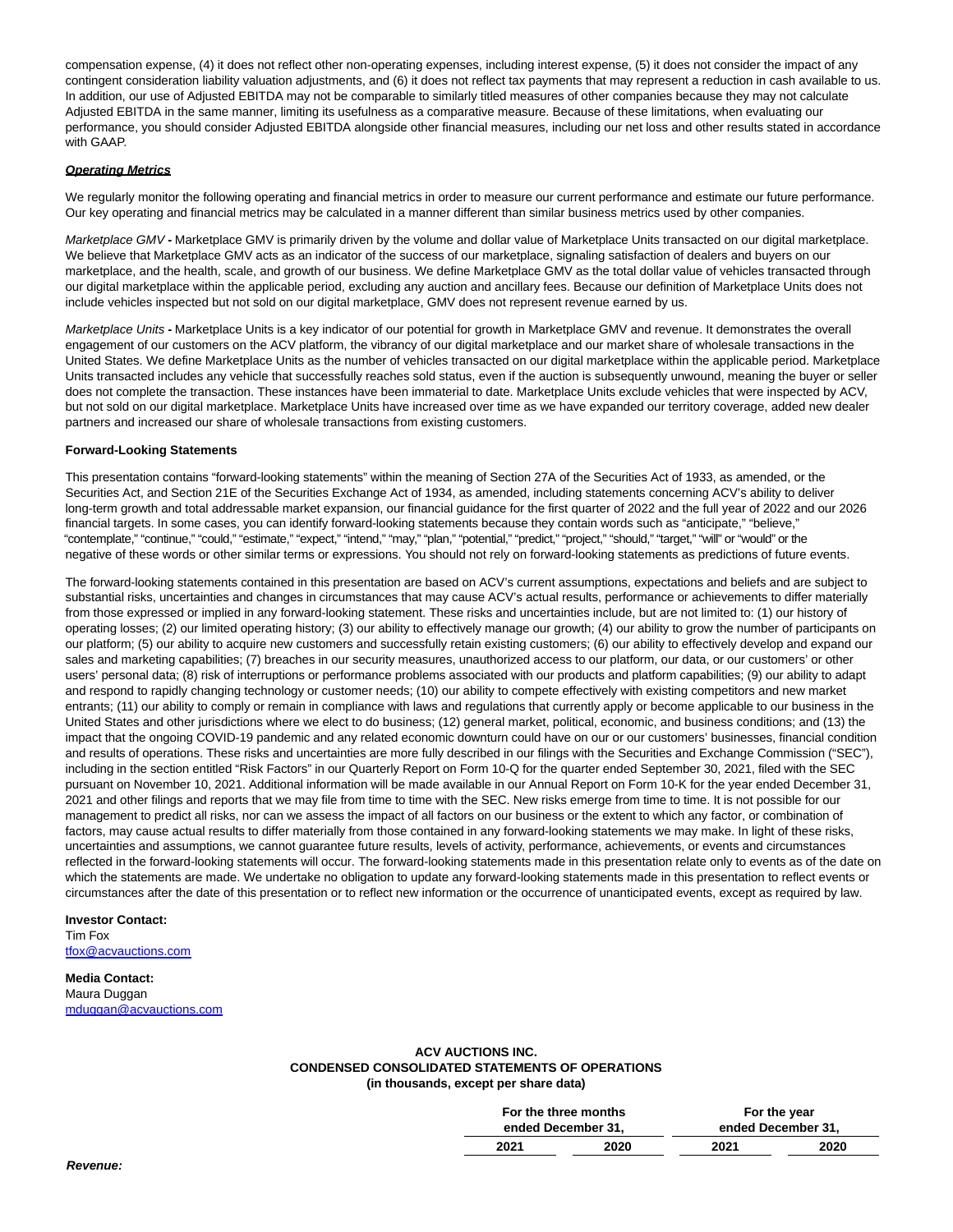| Marketplace and service revenue                                                    | \$<br>86,718 | \$<br>43,847 | \$ | 308,350     | \$<br>173,120   |
|------------------------------------------------------------------------------------|--------------|--------------|----|-------------|-----------------|
| Customer assurance revenue                                                         | 13,459       | 9,916        |    | 50,085      | 35,237          |
| <b>Total revenue</b>                                                               | 100,177      | 53,763       |    | 358,435     | 208,357         |
| <b>Operating expenses:</b>                                                         |              |              |    |             |                 |
| Marketplace and service cost of revenue<br>(excluding depreciation & amortization) | 45,561       | 21,559       |    | 159,405     | 83,553          |
| Customer assurance cost of revenue<br>(excluding depreciation & amortization)      | 12,462       | 8,797        |    | 45,348      | 29,496          |
| Operations and technology                                                          | 29,567       | 17,385       |    | 101,056     | 64,998          |
| Selling, general, and administrative                                               | 35,892       | 16,281       |    | 121,167     | 64,882          |
| Depreciation and amortization                                                      | 2,387        | 1,738        |    | 8,264       | 6,075           |
| <b>Total operating expenses</b>                                                    | 125,869      | 65,760       |    | 435,240     | 249,004         |
| Income (loss) from operations                                                      | (25, 692)    | (11, 997)    |    | (76, 805)   | (40, 647)       |
| Other income (expense):                                                            |              |              |    |             |                 |
| Interest income                                                                    | 29           | 29           |    | 129         | 748             |
| Interest expense                                                                   | (200)        | (183)        |    | (782)       | (633)           |
| Total other income (expense)                                                       | (171)        | (154)        |    | (653)       | 115             |
| Income (loss) before income taxes                                                  | (25, 863)    | (12, 151)    |    | (77, 458)   | (40, 532)       |
| <b>Provision for income taxes</b>                                                  | 449          | 108          |    | 724         | 489             |
| Net income (loss)                                                                  | (26, 312)    | (12,259      | S. | (78, 182)   | \$<br>( 41,021) |
| Weighted-average shares - basic and diluted                                        | 155,771,616  | 22,069,024   |    | 125,332,800 | 21,596,379      |
| Net loss per share - basic and diluted                                             | (0.17)       | (0.56)       |    | (0.62)      | (1.90)          |

### **ACV AUCTIONS INC. CONDENSED CONSOLIDATED BALANCE SHEETS (in thousands, except share data)**

|                                                                             | December 31,<br>2021 |         | December 31,<br>2020 |         |
|-----------------------------------------------------------------------------|----------------------|---------|----------------------|---------|
| <b>Assets</b>                                                               |                      |         |                      |         |
| <b>Current Assets:</b>                                                      |                      |         |                      |         |
| Cash and cash equivalents                                                   | \$                   | 565,994 | \$                   | 233,725 |
| Marketable securities                                                       |                      | 13.765  |                      |         |
| Trade receivables (net of allowance of \$3,724 and \$2,093)                 |                      | 222,753 |                      | 104,138 |
| Finance receivables (net of allowance of \$636 and \$40)                    |                      | 44,278  |                      | 8,501   |
| Other current assets                                                        |                      | 10,623  |                      | 8,041   |
| <b>Total current assets</b>                                                 |                      | 857,413 |                      | 354,405 |
| Property and equipment (net of accumulated depreciation of \$4,636 and      |                      |         |                      |         |
| \$2,439                                                                     |                      | 4,916   |                      | 4,912   |
| Goodwill                                                                    |                      | 78,839  |                      | 21,820  |
| Acquired intangible assets (net of amortization of \$7,070 and \$3,059)     |                      | 18,130  |                      | 11,491  |
| Internal-use software costs (net of amortization of \$3,837 and \$1,963)    |                      | 17,844  |                      | 7,775   |
| Operating lease right-of-use assets                                         |                      | 3,264   |                      | 2,000   |
| Other assets                                                                |                      | 2,554   |                      | 2,147   |
| <b>Total assets</b>                                                         |                      | 982,960 |                      | 404,550 |
| Liabilities, Convertible Preferred Stock and Stockholders' Equity (Deficit) |                      |         |                      |         |
| <b>Current Liabilities:</b>                                                 |                      |         |                      |         |
| Accounts payable                                                            |                      | 395,972 |                      | 151,967 |
| Accrued payroll                                                             |                      | 11,961  |                      | 8,109   |
| Accrued other liabilities                                                   |                      | 9,106   |                      | 4,375   |
| Deferred revenue                                                            |                      | 4,317   |                      | 1,504   |
| Operating lease liabilities                                                 |                      | 1,306   |                      | 746     |
| <b>Total current liabilities</b>                                            |                      | 422,662 |                      | 166,701 |
| Long-term operating lease liabilities                                       |                      | 2,049   |                      | 1,323   |
| Long-term debt                                                              |                      | 500     |                      | 4,832   |
| Other long-term liabilities                                                 |                      | 1,652   |                      | 5,054   |
| <b>Total liabilities</b>                                                    | \$                   | 426,863 | \$                   | 177,910 |
| Commitments and Contingencies (Note 8)                                      |                      |         |                      |         |

## **Convertible Preferred Stock :**

Convertible preferred stock; \$0.001 par value; 0 and 230,538,501 shares authorized; 0 and 115,269,221 shares issued and outstanding at December 31, 2021 and December 31, 2020, respectively 366,332 shares issued and outstanding at December 31, 2021 and December 31, 2020, respectively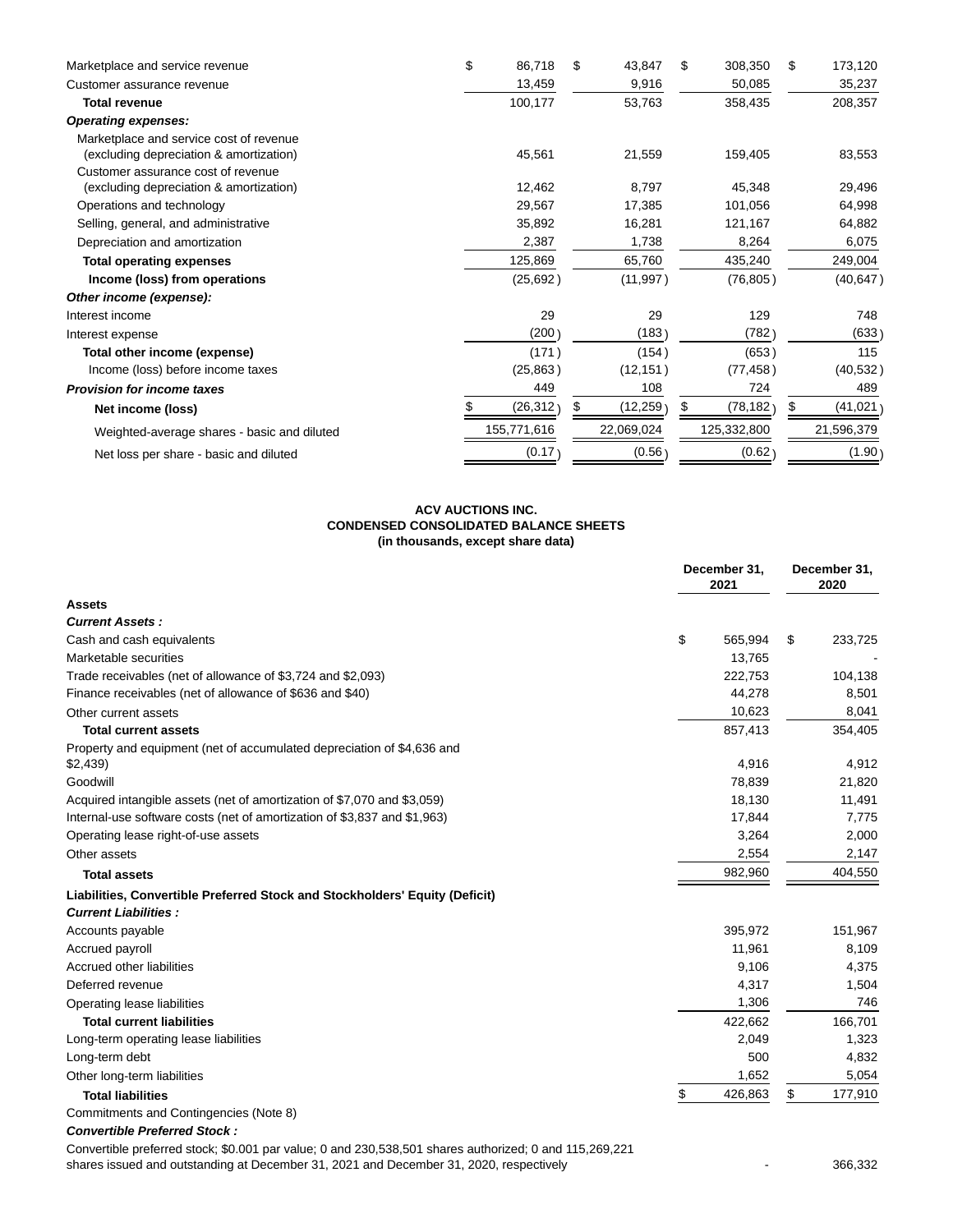### **Stockholders' Equity (Deficit) :**

| Preferred stock; \$0.001 par value; 20,000,000 and 0 shares authorized; 0 and 0 shares issued and<br>outstanding at December 31, 2021 and December 31, 2020, respectively                     |            |            |
|-----------------------------------------------------------------------------------------------------------------------------------------------------------------------------------------------|------------|------------|
| Common stock; \$0.001 par value; 0 and 311,100,000 shares authorized; 0 and 22,331,842 shares<br>issued and outstanding at December 31, 2021 and December 31, 2020, respectively              |            | 22         |
| Common stock - Class A; \$0.001 par value; 2,000,000,000 and 0 shares authorized; 106,420,843 and 0<br>shares issued and outstanding at December 31, 2021 and December 31, 2020, respectively | 106        |            |
| Common stock - Class B; \$0.001 par value; 160,000,000 and 0 shares authorized; 49,661,126 and 0<br>shares issued and outstanding at December 31, 2021 and December 31, 2020, respectively    | 50         |            |
| Additional paid-in capital                                                                                                                                                                    | 801.142    | 27.322     |
| Accumulated deficit                                                                                                                                                                           | (245, 161) | (166, 979) |
| Accumulated other comprehensive loss                                                                                                                                                          | (40)       | (57)       |
| Total stockholders' equity (deficit)                                                                                                                                                          | 556.097    | (139, 692) |
| Total liabilities, convertible preferred stock and stockholders' equity (deficit)                                                                                                             | 982,960    | 404,550    |

# **ACV AUCTIONS INC.**

#### **CONDENSED CONSOLIDATED STATEMENTS OF CASH FLOWS (in thousands)**

|                                                                                                        | Year ended December 31, |                |    |           |  |
|--------------------------------------------------------------------------------------------------------|-------------------------|----------------|----|-----------|--|
|                                                                                                        |                         | 2021           |    | 2020      |  |
| <b>Cash Flows from Operating Activities</b>                                                            |                         |                |    |           |  |
| Net income (loss)                                                                                      | \$                      | $(78, 182)$ \$ |    | (41, 021) |  |
| Adjustments to reconcile net loss to net cash provided by (used in) operating activities:              |                         |                |    |           |  |
| Depreciation and amortization                                                                          |                         | 8,753          |    | 7,244     |  |
| Stock-based compensation expense, net of amounts capitalized                                           |                         | 23,220         |    | 5,705     |  |
| Provision for bad debt                                                                                 |                         | 4,963          |    | 5,181     |  |
| (Gain) on contingent liabilities                                                                       |                         |                |    | (3,063)   |  |
| Other non-cash, net                                                                                    |                         | 656            |    | 901       |  |
| Changes in operating assets and liabilities, net of effects from purchases of businesses:              |                         |                |    |           |  |
| Trade receivables                                                                                      |                         | (120, 155)     |    | (29, 226) |  |
| Other current assets                                                                                   |                         | (2,047)        |    | (5,702)   |  |
| Accounts payable                                                                                       |                         | 242,856        |    | 66,217    |  |
| Accrued payroll                                                                                        |                         | 3,236          |    | 4,095     |  |
| Accrued other liabilities                                                                              |                         | 2,468          |    | (891)     |  |
| Deferred revenue                                                                                       |                         | 1,597          |    | (825)     |  |
| Other long-term liabilities                                                                            |                         | (1,465)        |    | 2,418     |  |
| Other assets                                                                                           |                         | (610)          |    | (665)     |  |
| Net cash provided by (used in) operating activities                                                    |                         | 85,290         |    | 10,368    |  |
| <b>Cash Flows from Investing Activities</b>                                                            |                         |                |    |           |  |
| Net increase in finance receivables                                                                    |                         | (36, 956)      |    | (5,288)   |  |
| Purchases of property and equipment                                                                    |                         | (2,569)        |    | (3,503)   |  |
| Capitalization of software costs                                                                       |                         | (11, 460)      |    | (5,382)   |  |
| Acquisition of businesses (net of cash acquired)                                                       |                         | (64, 500)      |    | (5,500)   |  |
| Purchases of marketable securities                                                                     |                         | (13,781)       |    |           |  |
| Net cash provided by (used in) investing activities                                                    |                         | (129, 266)     |    | (19, 673) |  |
| <b>Cash Flows from Financing Activities</b>                                                            |                         |                |    |           |  |
| Proceeds from issuance of common stock in connection with initial public offering, net of underwriting |                         |                |    |           |  |
| discounts and commissions and other offering costs                                                     |                         | 385,736        |    |           |  |
| Proceeds from long term debt                                                                           |                         | 5,250          |    | 6.787     |  |
| Payments towards long term debt                                                                        |                         | (9,582)        |    | (1,980)   |  |
| Proceeds from issuance of Series E1 preferred stock                                                    |                         |                |    | 55,000    |  |
| Payments towards promissory note                                                                       |                         | (2,637)        |    |           |  |
| Payments for debt issuance and other financing costs                                                   |                         | (1,385)        |    | (738)     |  |
| Proceeds from exercise of stock options                                                                |                         | 1,631          |    | 1,822     |  |
| Payment of RSU tax withholdings in exchange for common shares surrendered by RSU holders               |                         | (2,768)        |    |           |  |
| Other financing activities, net                                                                        |                         |                |    | (136)     |  |
| Net cash provided by (used in) financing activities                                                    |                         | 376,245        |    | 60,755    |  |
| Net increase (decrease) in cash, cash equivalents, and restricted cash                                 |                         | 332,269        |    | 51,450    |  |
| Cash, cash equivalents, and restricted cash, beginning of period                                       |                         | 233,725        |    | 182,275   |  |
| Cash, cash equivalents, and restricted cash, end of period                                             | \$                      | 565,994        | \$ | 233,725   |  |
| Supplemental disclosure of cash flow information                                                       |                         |                |    |           |  |